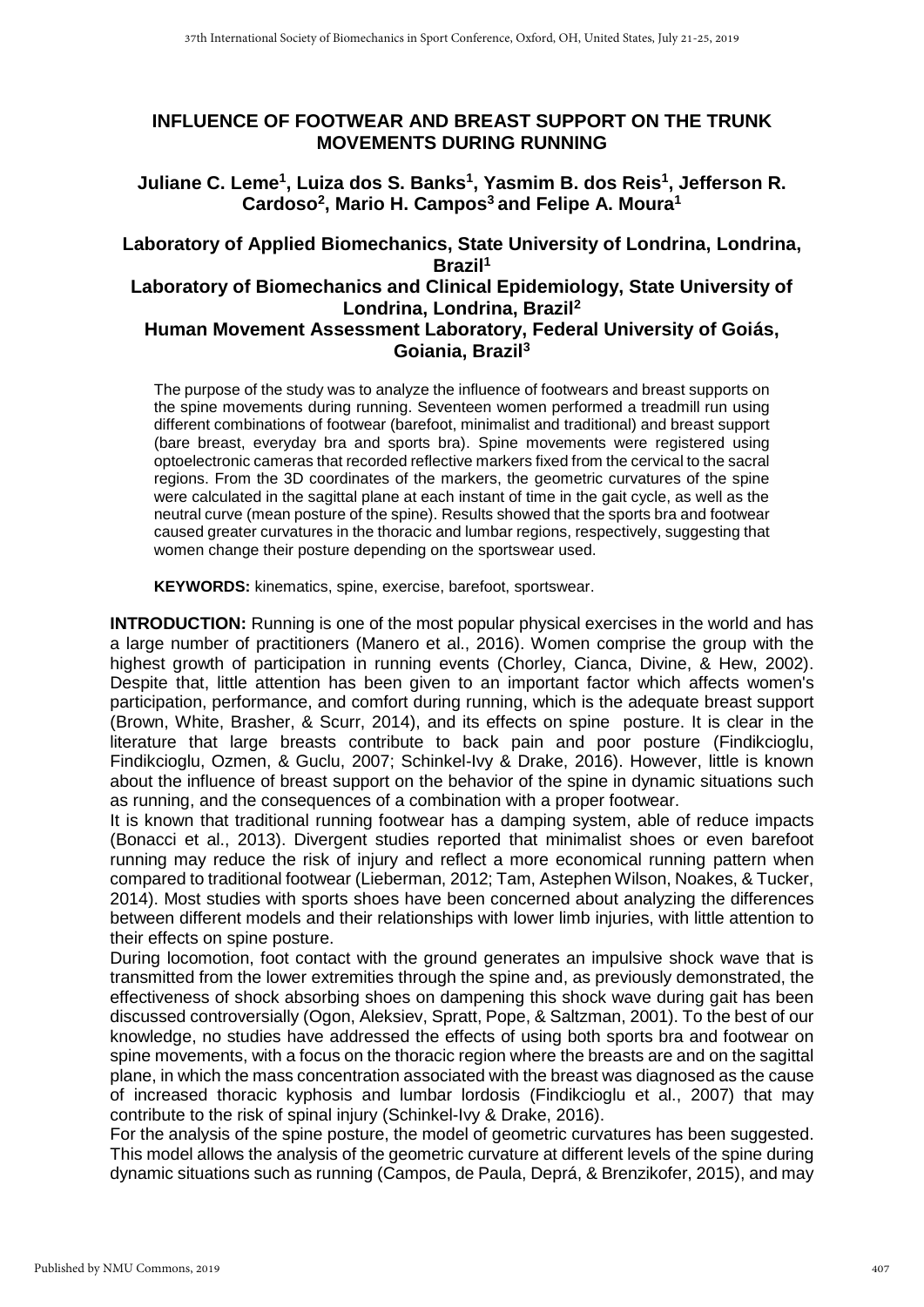help to understand the influence of different sportswear on the spine movements during running. Therefore, the aim of this study was to analyze the influence of different footwear and breast support combination on the vertebral spine during running. We hypothesized that the changes on curvatures of the spine would be smaller with traditional footwear, since the use of this footwear model can reduce the impacts that the body suffers during the running and that, because sports bra reduces the movements of the breasts, less alterations on the spine during running would be detected.

**METHODS:** Seventeen women were selected, according to the sample size calculation, with a mean (SD) age of 23.41 (3.75) years old, height of 1.66 (0.06) m, mass of 68.62 (9.18) kg and cup breast size ranging between categories B (6 participants), C (6 participants) and D (5 participants). The inclusion criteria were: to be physically active to run on a treadmill. Participants were excluded from the study if they presented previous musculoskeletal injuries in the lower limbs, performed surgical procedures on the breasts, were pregnant or breastfeeding. The experimental procedures of the study were approved by the IRB.

After anthropometry, reflective markers were fixed on the participant's spine, according to the protocol described in the literature (Campos et al., 2015).The breast support conditions were bare breast, an everyday bra (bra of the participant herself) and a high-performance dri-fit sports bra (Nike Pro Rival). The footwear conditions were barefoot, minimalist (Nike Free Distance 2) and traditional running footwear (Adidas Response Boost LT). Participants performed the tasks of walking on a treadmill (INBRAMED) at 5 km/h for 1 minute, followed by running at 7 km/h and finally running at 10 km/h, remaining approximately 30 seconds at each speed. To avoid fatigue the participants performed a rest period of 3 minutes between the conditions.

All pairwise combinations between breast support (bare breast, everyday bra and sports bra) and footwear (barefoot, traditional and minimalist) were analyzed. The bare breast and barefoot running conditions were performed to verify how much the use of materials (bra and footwear) are effective, as reference values. During bare breast, a paper adhesive protector was fixed on the nipples. The order of conditions was randomized between the participants. Spine movements were analyzed using three cameras of the Optitrack System®, in grayscale video mode, positioned behind the participant to register reflective markers fixed on the vertebrae, from the cervical to the sacral regions. The reconstructed spine points were projected on the sagittal plane of the trunk and the spine curvatures were calculated as described in Campos et al. (2015).

The following dependent variables were selected: neutral curvature (NC) in thoracic and lumbar region, which consists of the mean curvature during the stride cycle; maximum lumbar curvature (MLC) and maximum thoracic curvature (MTC), which consists of the maximal values of curvature found during the stride cycle. The unit of measurement of the geometric curvature adopted was m<sup>-1</sup>. Positive values indicate anterior concavities (kyphosis), and negative values indicate posterior concavities (lordosis). Values close to zero represent a rectification of the spine. The variables were compared using the Generalized Estimating Equation test with gamma distribution and logarithmic link function as fixed parameters. Subsequent comparisons were performed by Bonferroni post hoc. Statistical analyzes were performed with SPSS software (v. 21) (IBM Corp., Armonk, NY, USA) with significance of 5%.

**RESULTS:** Table 1 presents descriptive data for the dependent variables according with the different footwear and breast support conditions. The results showed a main effect in the breast support condition for MTC (Wald=7.201, p=0.02) with a lower value for bare breast (i.e. a spine rectification) compared to the sports bra. Main effect was also verified in the footwear condition for the lumbar NC (Wald=24.420,  $p<0.001$ ) and MLC (Wald=17.178,  $p<0.001$ ), with greater values in the barefoot condition compared to other conditions.

Thoracic NC (Wald=32.498, p<0.001) and lumbar NC (Wald=6.806, p=0.003) presented the main effect for velocity, with higher values at 5 km/h compared to 7 km/h and 10 km/h. Main effect for velocity was also identified for MLC (Wald=24.733, p<0.001): higher values at 10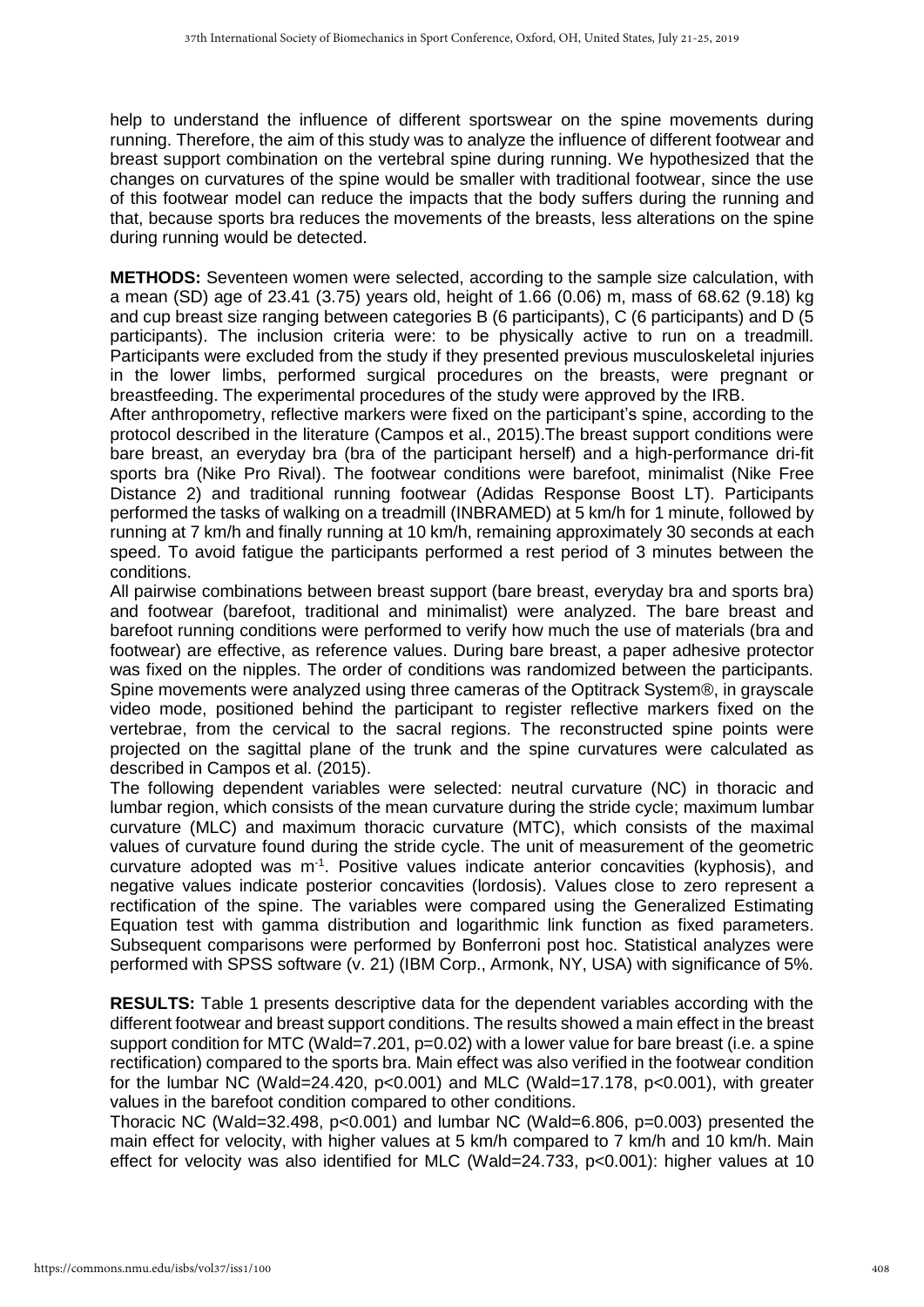km/h were found, compared to the other speeds. Finally, no interactions between support, footwear and velocity were found.

**Table 1: Main effect of support, footwear and velocity of the variables in the sagittal plane. The values represent the geometric curvature (m-1 ), expressed as mean (standard deviation). Positive values indicate anterior concavities (kyphosis), and negative values indicate posterior concavities (lordosis). Values close to zero represent a rectification of the spine.**

| Main effect - Breast Support |                    |              |                 |  |  |
|------------------------------|--------------------|--------------|-----------------|--|--|
| Variables                    | <b>Bare Breast</b> | Everyday Bra | Sports Bra      |  |  |
| $MTC$ (m <sup>-1</sup> )     | 4.33(0.79)         | 4.39(0.83)   | 4.42 $(1.00)^a$ |  |  |
| Main effect - Footwear       |                    |              |                 |  |  |
|                              | <b>Barefoot</b>    | Minimalist   | Traditional     |  |  |

| NC Lumbar $(m^{-1})$     | $-7.61(4.02)$  | $-7.05(3.65)^c$            | $-6.98(3.65)^c$           |  |
|--------------------------|----------------|----------------------------|---------------------------|--|
| $MLC$ (m <sup>-1</sup> ) | $-10.48(5.57)$ | $-9.82(5.09)$ <sup>c</sup> | $-9.74(4.99)^c$           |  |
| Main effect - Velocity   |                |                            |                           |  |
|                          | 5 km/h         | 7 km/h                     | 10 km/h                   |  |
| NC Thoracic $(m^{-1})$   | 3.66(0.88)     | $3.45(0.87)$ <sup>e</sup>  | $3.43(0.89)$ <sup>e</sup> |  |
| NC Lumbar $(m-1)$        | $-7.81(3.97)$  | $-6.76(3.57)$ <sup>e</sup> | $-7.06$ $(3.73)^e$        |  |
| $MLC$ (m <sup>-1</sup> ) | $-9.76(4.62)$  | $-9.69(5.15)$              | $-10.59(5.81)$ ef         |  |

**Symbols represent differences (p<0.05) between conditions, being a: different from Bare Breast; b: different from everyday Bra; c: different from Barefoot; d: different from Minimalist; e: different from 5 km/h and f: different from 7 km/h. NC: neutral curvature, MTC: maximum thoracic curvature, MLC: maximum lumbar curvature.**

**DISCUSSION:** The results showed no interaction effect between support conditions, speed and footwear. Despite that, the breast support, footwear and velocity, individually, were able to cause postural adaptations. These adaptations, although minimal, are of great relevance to runners. We verified that the thoracic region was more rectified in the bare breast condition, suggesting that participants performed a strategy to move less this region to minimize the impact of walking and running with bare breast. Women may have performed adaptations throughout the body to relieve the discomfort of breast movement that was not supported. This outcome corroborates studies that indicate that women feel more discomfort in situations of lower breast support (Mason, Page, & Fallon, 1999; White, Mills, Ball, & Scurr, 2015). Therefore, running without proper breast support may induce changes in posture. One can argue that maintaining this changed posture in long-term activities may cause pain, which should be the result of research in future studies.

In the barefoot condition, the lumbar region was less rectified compared to traditional or minimalist footwear condition, suggesting that both footwear conditions were effective to reduce the effects of the running impacts on the lower back. These findings corroborate previous studies that demonstrated that both traditional and minimalist footwear are able to absorb the impacts of running (Bonacci et al., 2013; Lieberman, 2012; Ogon et al., 2001).

Regarding the main effect for velocity, we verified that the general adaptation (identified by the NC) implies a rectification of the thoracic and lumbar spine; however, when the maximal curvatures were investigated, an increased value in the lumbar region was diagnosed, which suggests that, at high speeds, peaks of lumbar lordosis may happen during running. Thus, the hypothesis that the curvatures changes of the spine would be smaller with traditional footwear was accepted. The use of footwear can reduce the impacts that the foot suffers during the running and changes the way of contact in the ground (Bonacci et al., 2013; Lieberman, 2012; Ogon et al., 2001). Additionally, the use of the sports bra reduces the movements of the breasts. Thus, the combination between proper breast support and footwear imply less alterations in the spine during running. This study provided a better understanding of how the